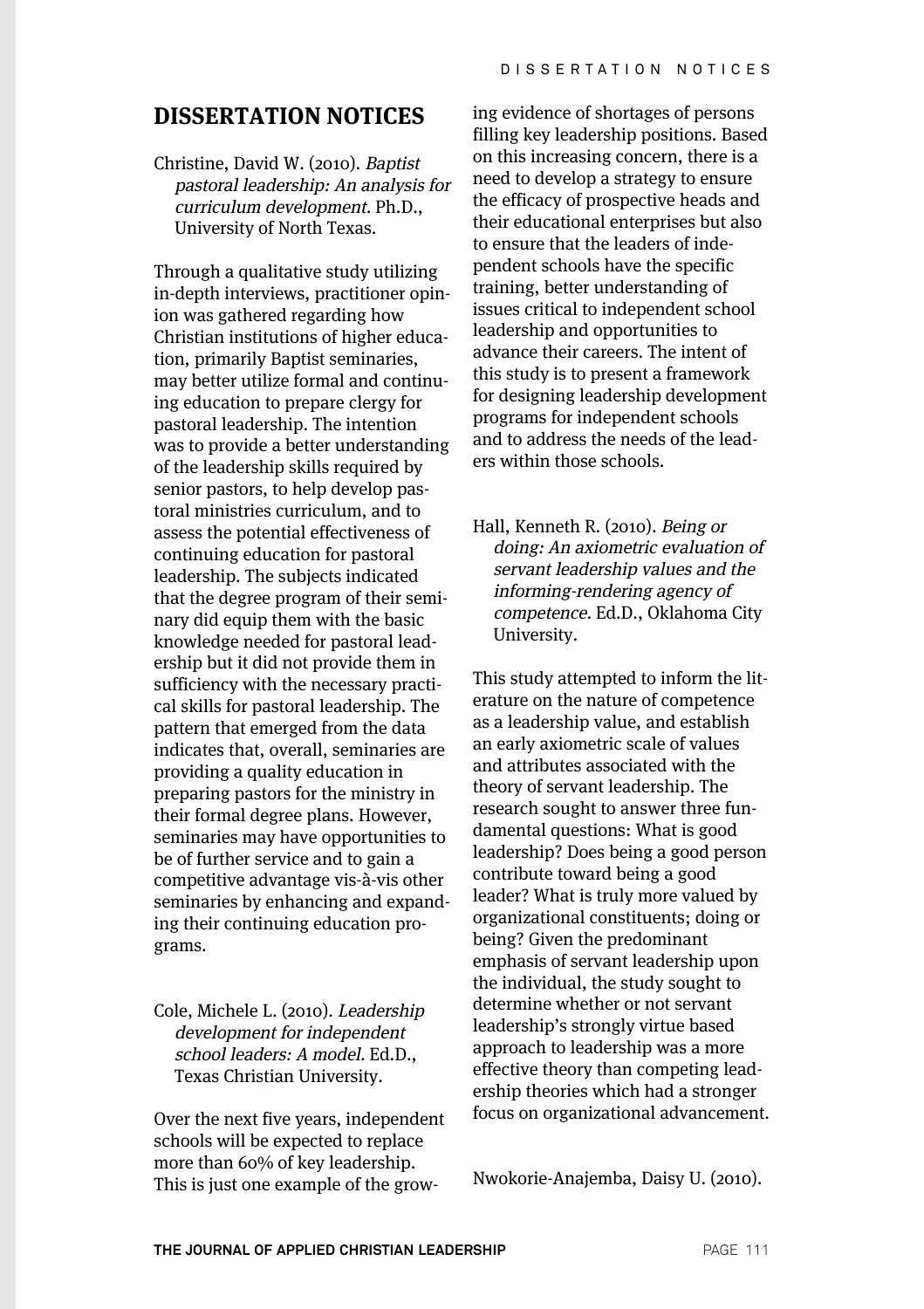Current practices for teacher leadership development within Christian schools. Ed.D., Pepperdine University.

The purpose of this study was to determine the understanding of teachers and principals regarding teacher leadership in K-8 Christian schools in Southern California. The study further investigated practices for, and factors that, enhance or impede teacher leadership development. Qualitative data analysis revealed four over-arching themes: acting on servant leadership qualities, purpose-driven work life, value for professional and spiritual growth, and community-building. The study concluded the following: First, there were differences regarding the definition of teacher leadership. Second, there were no noted differences between principals' and teachers' perceptions within each school, nor observed differences by age of respondent, teaching experience, or academic attainment. Third, Christian school principals and teachers share the belief that teaching is a "calling." Fourth, there is no deliberate formal effort towards teacher leadership development at the schools. Fifth, principals initiated informal teacher leadership development. Sixth, the greatest challenges to teacher leadership development were time and funds.

Olsen, Lynn W. (2010). Edge leadership: Using senior leadership perceptions to explore organizational turnarounds. Ph.D., Antioch University.

The researcher developed the concept of an edge leader—that is, one who can mindfully turn around a troubled business to sustain it for the future. In

an increasingly turbulent and competitive climate, more edge leaders must be developed to sustain their organizations for the benefit of shareholders, employees, communities, and society. A review of the classic and contemporary leadership and change literature suggested four elements necessary to develop leaders capable of leading even basic beneficial change: having broad, successful experience; being emotionally and socially aware; having the ability to think differently about priorities and paradoxes when progressing through organizational levels; and having the competencies to fill a role. However, to develop edge leaders, two additional elements are required: instilling a zest for continuous learning and developing the ability to mindfully apply a balance of transactional and transformational leadership practices.

Punnolil, George (2010). Leadership in religious context today: Building individual and organizational capacity for listening, learning and leading. Ed.D., Rowan University.

The Church has lost much of her relevance, credibility and impact in the modern world. There is a serious leadership crisis in the Church today. The author inquires into leadership's consistent and continuing failure to be just, compassionate, caring and trusting. He explores the often displayed behavior that is over-protective, antilearning and self-sealing. Through this research study, he advocates a learning program that will enable and empower the Church leaders (a) to learn how to engage each other and support one another as true leaders; (b) to create structures and systems that are flexible and adaptive, that enable rather than constrain; (c) to develop an organization that is mature enough to rejoice in diversity